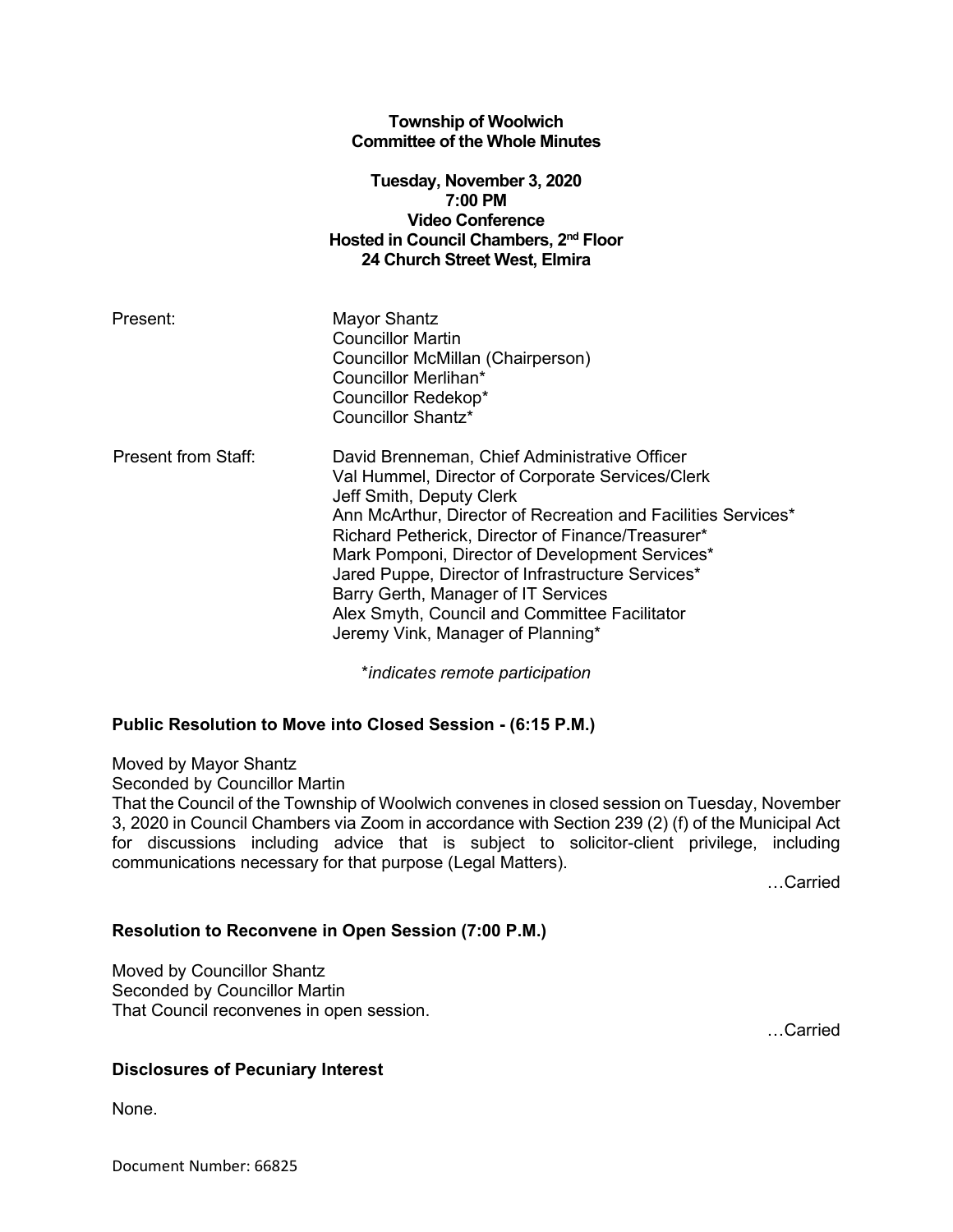## **Items to Come Forward from Closed Session**

None.

#### **Planning Public**

The Planning Public Meeting was opened with the following introduction read by Chair McMillan:

*This meeting constitutes the formal public meeting required under Section 34 of the Planning Act. The meeting is for information purposes only and no decisions will be made at this time. The application will be brought forward at a future meeting of the Committee of the Whole when staff has had an opportunity to review all submissions and prepare recommendations. All those attending will be given an opportunity to speak and are asked to submit a written outline of their oral submission to the Clerk. Please contact planning staff at the Township to receive further notifications about the application.*

#### *Zoning*

*If a person or public body would otherwise have an ability to appeal the decision of the Township of Woolwich to the Local Planning Appeal Tribunal but the person or public body does not make oral submissions at a public meeting or make written submissions to the Township of Woolwich prior to approval/refusal of a proposal, the person or public body is not entitled to appeal the decision.*

*If a person or public body does not make oral submissions at a public meeting, or make written submissions to the Township of Woolwich prior to approval/refusal of a proposal, the person or public body may not be added as a party to the hearing of an appeal before the Local Planning Appeal Tribunal unless, in the opinion of the Tribunal, there are reasonable grounds to add the person or public body as a party.*

Councillor McMillan declared the Planning Public Meeting to be open.

## DS32-2020 Zone Change Application 8/2020 – Conestogo Mill Inc., 1795 and 1805 Sawmill Road

Manager of Planning Jeremy Vink provided Council with an overview of the application.

Delegate and Applicant Steve Jefferson of K. Smart provided Council with a further detailed overview of the proposal and spoke in favour of the application. Mr. Jefferson also responded to questions submitted to staff and included in the report from Delegate Ms. Eilleen Yorysh.

Delegate Eilleen Yorysh, a resident of Conestogo, spoke in opposition of the application due to parking, flood plain and traffic concerns. Ms. Yorysh also asked several questions on behalf of neighbouring properties.

Mr. Vink clarified and explained the expected the Zone Change Application Process and said the questions would be addressed in the future recommendation report and that Ms. Yorysh would be advised when that report goes forward to Council.

Council thanked participants and staff for their contributions to the meeting. As there were no other speakers, Councillor McMillan declared the Planning Public Meeting to be closed.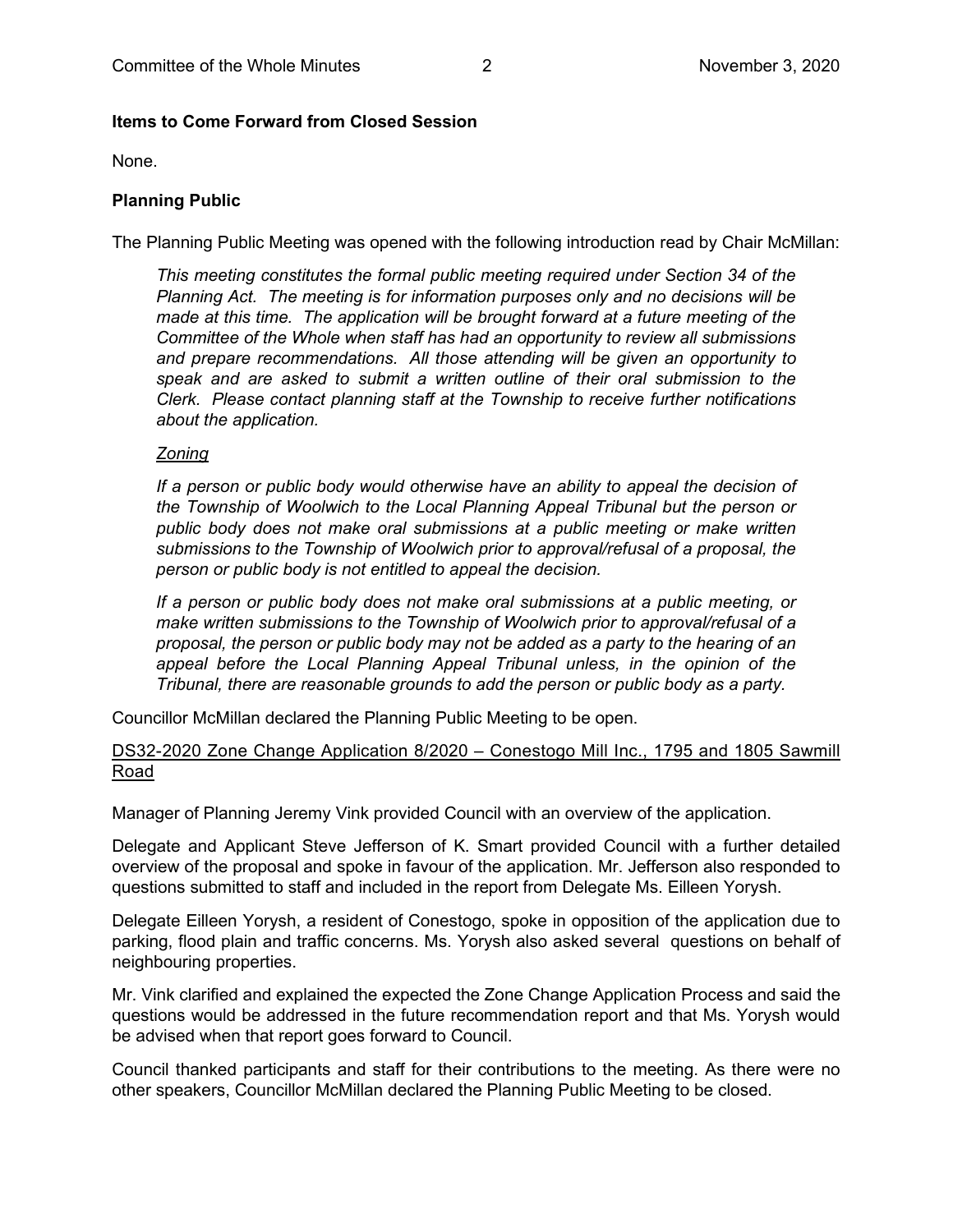#### **Presentations**

None.

#### **Delegations**

None

#### **Unfinished Business**

None.

## **Consent Items**

Moved by Councillor Martin Seconded by Councillor Shantz That the following items be received for information:

- Technical Advisory Group Minutes September 10, 2020
- Committee of Adjustment Minutes September 28, 2020
- Notice of Committee of Adjustment Meeting November 23, 2020 at 4:30 PM

…Carried

*\*Mayor Shantz assumed Chair duties at this point in the meeting so that Councillor McMillan could participate in the discussion regarding ranked ballots.*

#### **Staff Reports and Memos**

## Memo regarding Bill 218: Supporting Ontario's Recovery and Municipal Election Act, 2020 (Ranked Ballots)

The Clerk reviewed the memo and advised Council the deadline to submit comments to the Province is November 4, 2020 at 7 pm. Council discussed ranked ballots, time delays for results and election processes and provided the following resolution for submission to the Province.

## Moved by Councillor McMillan

Seconded by Councillor Redekop

That the Council of the Township of Woolwich requests the Standing Committee on Judicial Policy amend Bill 218 to allow municipal councils in Ontario to retain the right to use ranked ballots in future elections;

And further, Council expresses opposition to the proposal to revert nomination day back to the second Friday in September and requests that it not be amended.

…Carried

*\*Councillor McMillan resumed Chair duties at this point in the meeting*

#### IS24-2020: One Tandem Snowplow-Sander Truck Award

Council discussed number of blades and speed bump impacts on the snowplow-sander truck.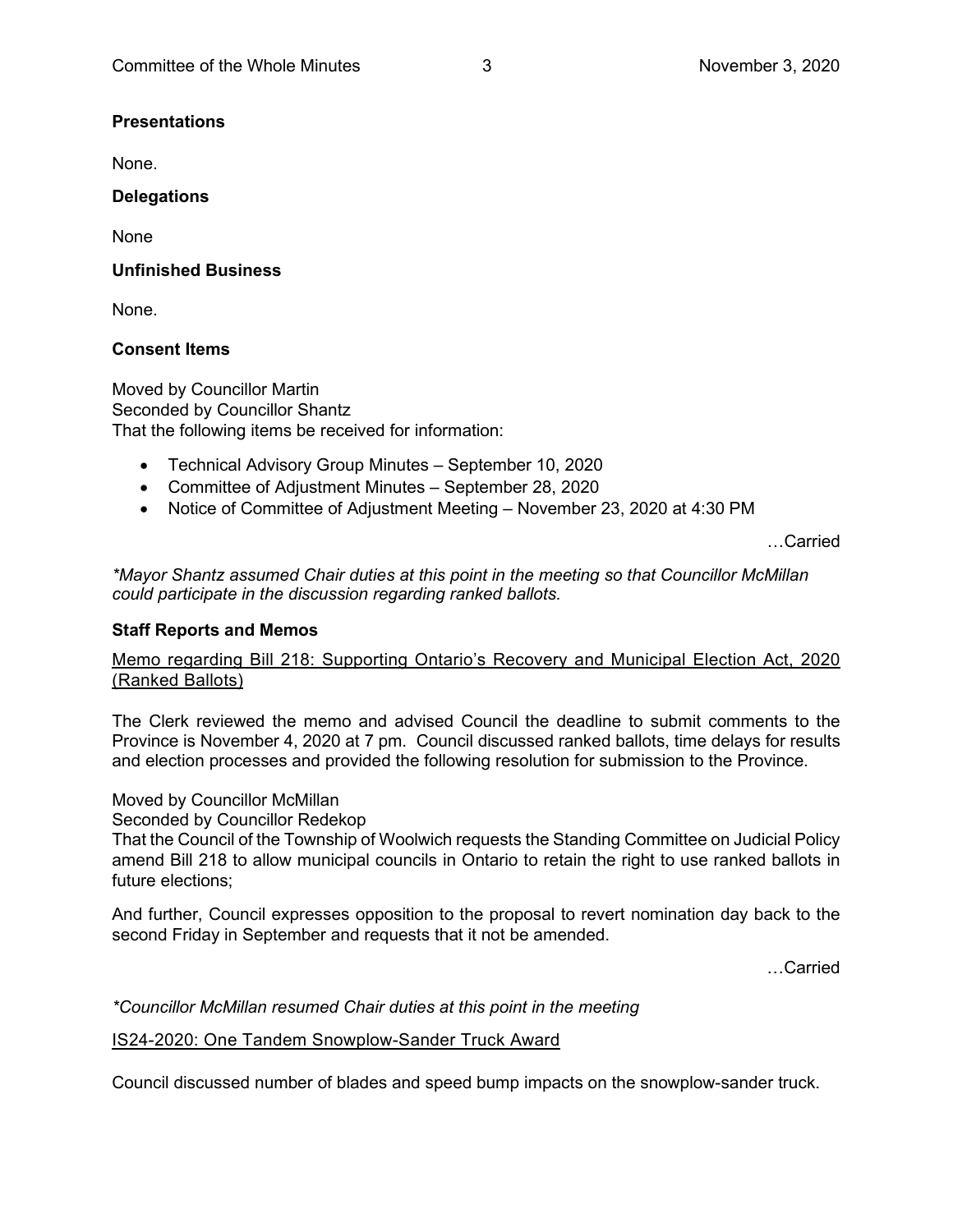Moved by Councillor Merlihan

Seconded by Councillor Shantz

That the Council of the Township of Woolwich, considering Report IS24-2020, respecting Tender 2020-25 One Tandem Snowplow/Sander Truck:

- 1. Awards Tender 2020-25 One Tandem Snowplow/Sander Truck to TEAM Truck Centres at a total cost of \$297,953.28 after H.S.T. rebate; and
- 2. Authorizes the Mayor and Clerk of the Township of Woolwich to sign the contract documents.

…Carried

## **Other Business**

None.

# **Outstanding Activity List as of Friday, October 30, 2020**

None.

## **Correspondence**

Council received the following items for information and took no action.

- Township of Oro Medonte Resolution Ski Resort/Snow Sports Support
- City of Clarence-Rockland Resolution and Letters to Ministers of Finance and Attorney General – Cannabis Stores
- Enbridge Gas Inc. 2021 Federal Carbon Pricing Program: Notice of Application
- Waterloo Region Police Services Media Release Livestreaming Board Meetings
- Norfolk County Resolution Illicit Cannabis

## **Public Notice**

Notice of Intent to Consider an Amending By-law to Impose Fees and Charges for Building, Planning, Fire and General Services

The Council of the Township of Woolwich gives notice of its intent to consider a by-law to amend fees or charges for building, planning, fire and general services on November 10, 2020 at 7:00 p.m. in the Council Chambers situated at 24 Church Street West in Elmira and livestreamed to the Township of Woolwich YouTube Channel

## **Notice of Closed Meetings**

Participation in Education and Training Sessions Hosted by Region of Waterloo

That a closed meeting of Council be held on Monday, December 7, 2020 and Friday, December 18, 2020 at 9:30a.m., electronically, in accordance with Section 239 of the Municipal Act, 2001, for education and training purposes.

## **Notice of Motion**

None.